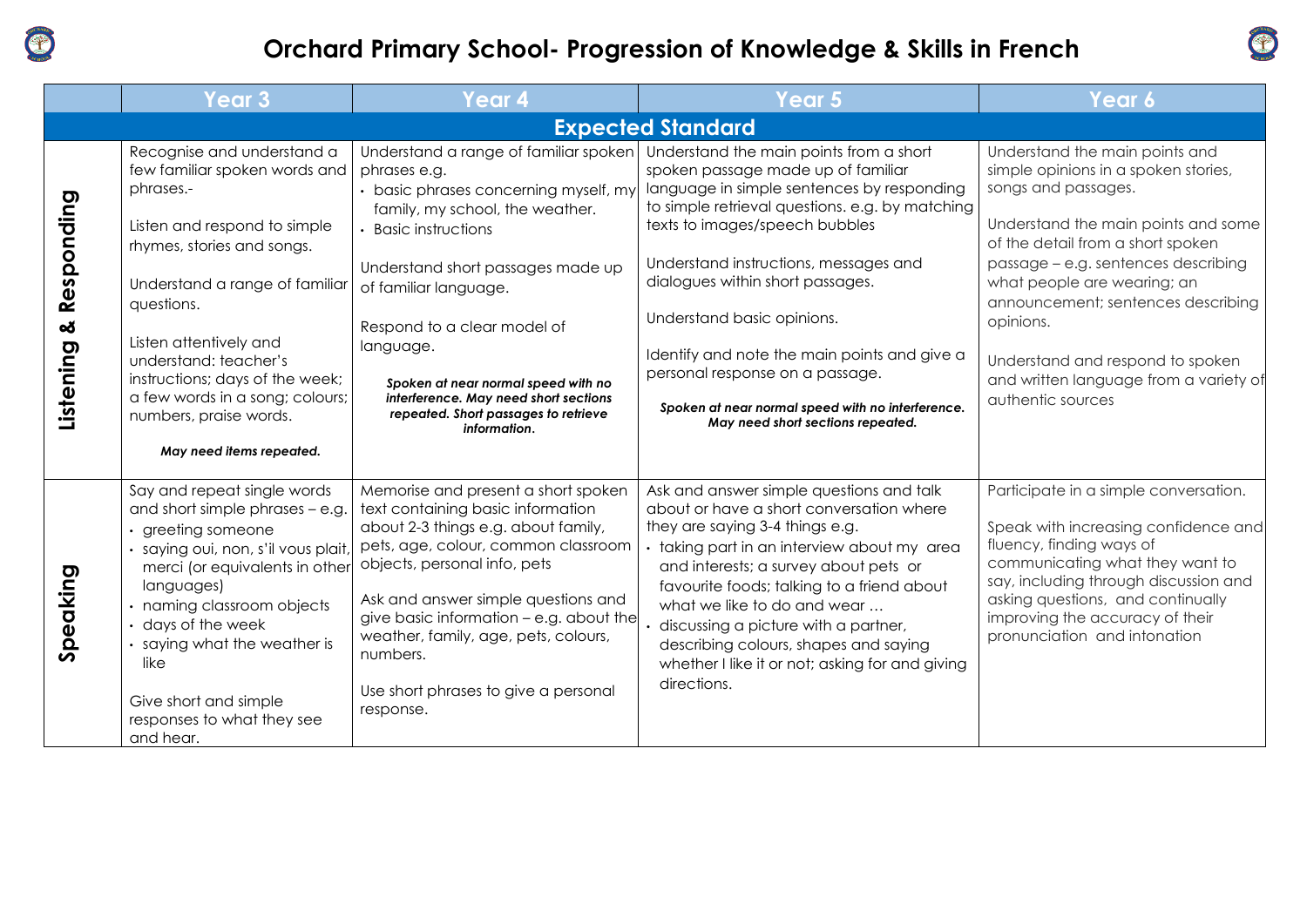|                            | (Conversational French<br>including greetings, number<br>responses, taught vocab,<br>colours, what's the date?)<br>Imitate correct pronunciation<br>with some success.<br>Pronunciation may still be<br>approximate and delivery hesitant,<br>but their meaning is clear.                                                                                                                                                       | Although they use mainly memorised<br>language, they occasionally substitute items<br>of vocabulary to vary the questions or<br>statements.                                                                                                                                                                                                                                                                                                                                          | Understand and express simple opinions e.g.<br>like, do not like.<br>Participate in a simple conversation, re-using<br>familiar vocabulary.<br>Discuss personal interests e.g. pets, food<br>II, elle Pronouns, gender, words in wrong places<br>Although they use mainly memorised language, they<br>occasionally substitute items of vocabulary to vary the<br>questions or statements.                                                                                                                 | Give a short prepared talk, on a topic<br>of choice, including expressing<br>opinions - e.g. talking on a familiar<br>subject; describing a picture or part of<br>a story; making a presentation to the<br>class<br>Substitute items of vocabulary to vary<br>questions or statements.<br>Pronounce words accurately and<br>begin to develop intonation.                                                       |
|----------------------------|---------------------------------------------------------------------------------------------------------------------------------------------------------------------------------------------------------------------------------------------------------------------------------------------------------------------------------------------------------------------------------------------------------------------------------|--------------------------------------------------------------------------------------------------------------------------------------------------------------------------------------------------------------------------------------------------------------------------------------------------------------------------------------------------------------------------------------------------------------------------------------------------------------------------------------|-----------------------------------------------------------------------------------------------------------------------------------------------------------------------------------------------------------------------------------------------------------------------------------------------------------------------------------------------------------------------------------------------------------------------------------------------------------------------------------------------------------|----------------------------------------------------------------------------------------------------------------------------------------------------------------------------------------------------------------------------------------------------------------------------------------------------------------------------------------------------------------------------------------------------------------|
| Responding<br>ఱ<br>Reading | Recognise and read aloud<br>single words and phrases e.g.<br>• from stories and rhymes<br>labels on familiar objects<br>$\cdot$ the date<br>• the weather<br>Read and understand familiar<br>single words and short familiar<br>phrases e.g. from stories and<br>rhymes, labels on familiar<br>objects, the date.<br>Use visual clues to help with<br>reading.<br>Make links between some<br>phonemes, rhymes and<br>spellings. | Read and understand short and<br>simple texts using familiar language,<br>already taught.<br>E.g.<br>· simple phrases personal<br>introductions<br>• weather phrases<br>simple description of classroom<br>objects<br>· someone writing about their pet<br>Identify familiar words from a short,<br>simple text and give a response (true<br>of false, multiple choice, answer<br>simple retrieval questions)<br>Read independently and pronounce<br>words with increasing accuracy. | Read and understand the main point(s) and<br>some of the detail from short written texts<br>(including short stories) using familiar language<br>already taught e.g.<br>• very simple messages on a postcard or e-<br>mail or part of a story<br>• three to four sentences of information about<br>my e-pal; a description of someone's school<br>day<br>Match sound to print by reading aloud<br>familiar words and phrases.<br>Use an i-pad, book or glossary to find out the<br>meanings of new words. | Understand the main points and<br>opinions in written texts from various<br>contexts - e.g.<br>• A postcard or letter from a pen-pal;<br>a written account of school life, a<br>poem or part of a story<br>Discover and develop an<br>appreciation of a range of writing in<br>French<br>Begin to read independently.<br>Match sound to print by reading aloud<br>sentences.<br>Identify different text types. |